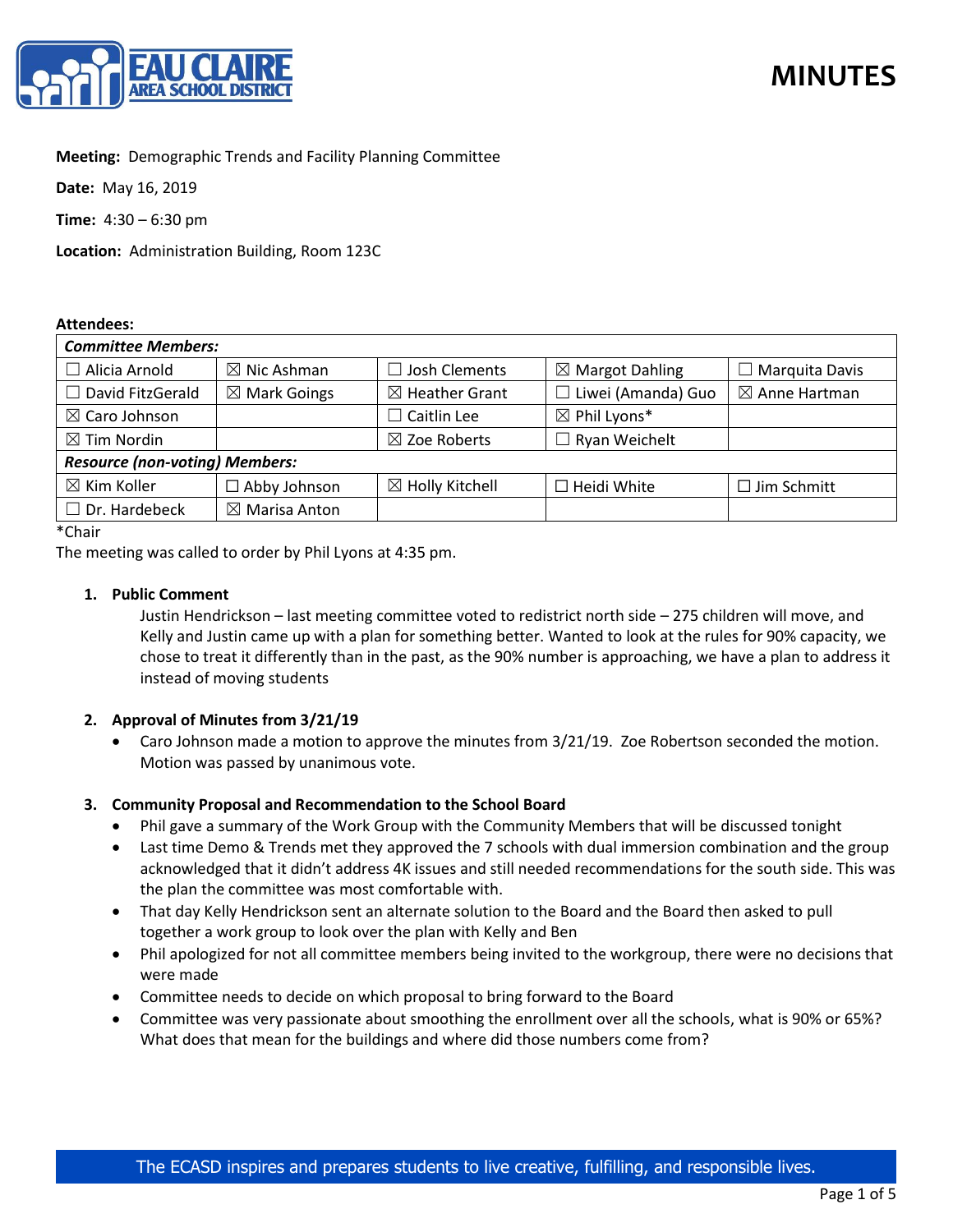- Another point of view is that Roosevelt needs about \$20M renovation to a two-section school. One of the District guidelines is to move to a three-section school, but with two low capacity schools bookending Roosevelt, renovating and making a three-section school did not make sense
- New proposal smooths out Locust Lane and smooths some of the 90% schools as well
- There is immediate cost to this new proposed community plan
- After the work session Kim updated some documentation on the cost projections
- Transportation expenses include more busses about \$147K per year
- Pros and cons document of current recommendation to the Board was shared
- Pros and cons document of the flex plan proposal was shared
	- o Moves less students, provides more District flexibility, keeps Roosevelt as a two-section
	- $\circ$  Ensures more equitable access to services both plans would have more access to services
		- Each section of school will get the same amount of staff
		- Two-section will get .7 FTE staff, Three-section will get 1.0 FTE
		- Both plans give the kids the same extra staff, they may just not be in the building full time
	- o When you are in an over capacity school, specialists need to share areas and it is difficult to have confidential conversations or uninterrupted instruction
	- $\circ$  Tag in the gym is unsafe due to the number of bodies participating in activities instruction space and time is also an issue for equitable access as well
	- o Didn't know how much time you thought about space until you didn't need to think about space
	- $\circ$  Average enrollment at Roosevelt is 24.8 and then with projection from option 3 is a hair under 21
		- From a classroom teacher perspective anything close to 20 really makes a different type of instruction than 25 even to 27 – 21 would be outstanding
		- Locust Lane has a current low enrollment and will go up, but because they are low now, it can help them grow
		- Sam Davey would be helped with wavering between two or three sections
	- o The way the budget is, could it make 2 classes at 30, it could also be 3 at 23
	- $\circ$  At a Three-section school you have the ability to be flexible to handle enrollment shifts
	- $\circ$  What about the Sherman kids currently above 312 they were given the okay to stay at Sherman (12)
- Moves less students, provides more District flexibility, keeps Roosevelt as a two-section
- Ensures more equitable access to services both plans would have more access to services
	- o Each section of school will get the same amount of staff
	- o Two-section will get .7 FTE staff, Three-section will get 1.0 FTE
	- $\circ$  Both plans give the kids the same extra staff, they may just not be in the building full time
- When you are in an over capacity school, specialists need to share areas and it is difficult to have confidential conversations or uninterrupted instruction
- Tag in the gym is unsafe due to the number of bodies participating in activities instruction space and time is also an issue for equitable access as well
- Didn't know how much time you thought about space until you didn't need to think about space
- Average enrollment at Roosevelt is 24.8 and then with projection from option 3 is a hair under 21
	- $\circ$  From a classroom teacher perspective anything close to 20 really makes a different type of instruction than 25 even to 27 – 21 would be outstanding
	- $\circ$  Locust Lane has a current low enrollment and will go up, but because they are low now, it can help them grow
	- o Sam Davey would be helped with wavering between two or three sections
- The way the budget is, could it make 2 classes at 30, it could also be 3 at 23
- At a Three-section school you have the ability to be flexible to handle enrollment shifts
- What about the Sherman kids currently above 312 they were given the okay to stay at Sherman (12)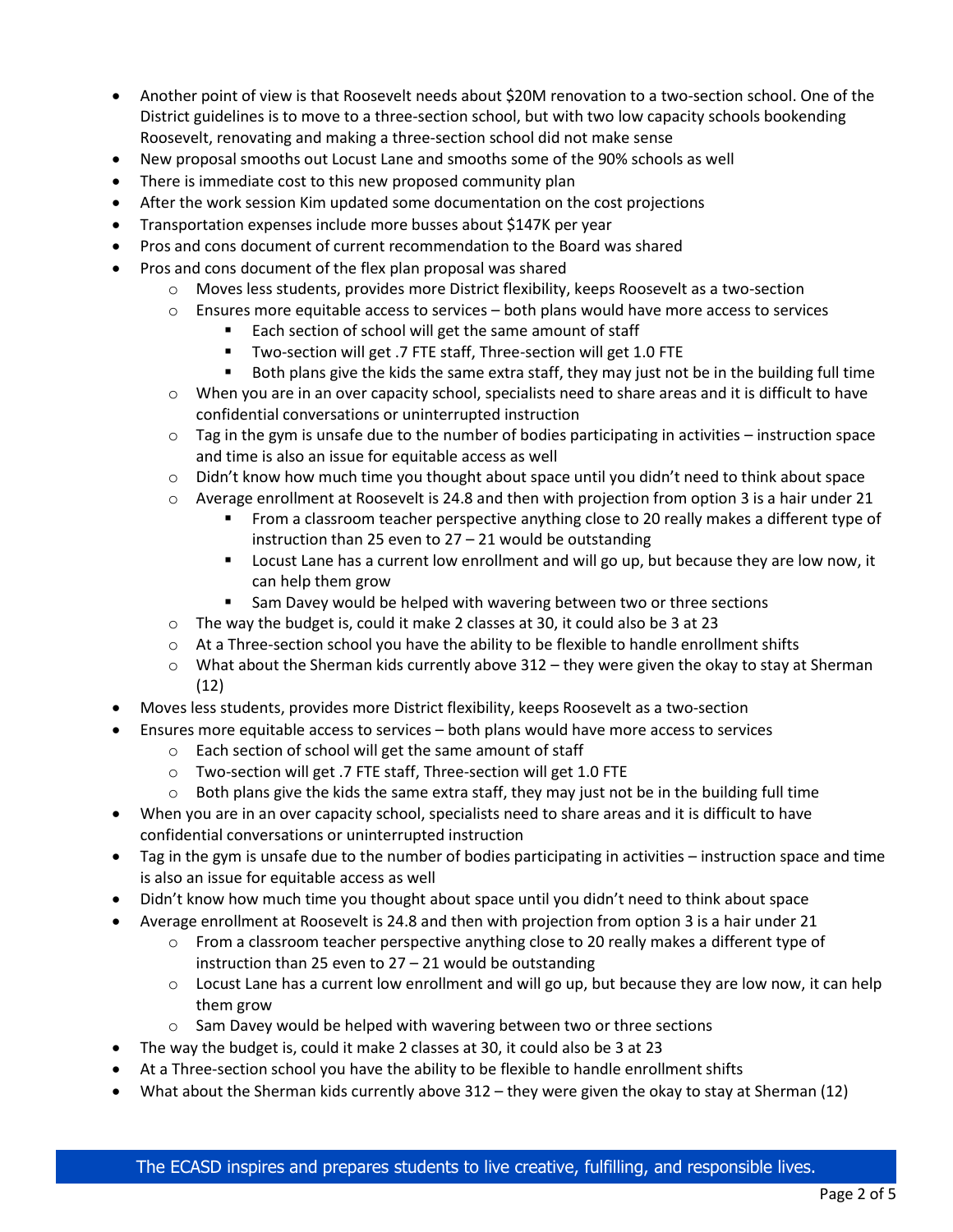- Demo did indicate that they wanted Board members on the committee and it was well received, there was background on why they made the decision, they will be revisiting this at some point, Tim will continue to visit the committee
- Packet of documents for committee to review
	- o Guiding Principles
		- Where did the capacities come from? these were the principles since inception of the committee
	- o Roosevelt Building Staff Concerns
		- Is there an assumption that at 90% there are things that are affected?
			- Too many children at table space for curriculum
		- Very difficult to avoid bumping into each other and creating a smooth traffic flow
	- o Flexible Boundary Proposal compared to proposal 3
		- Includes numbers with projected enrollments for both plans
		- Things that show up when a family is entered into Skyward
			- Set up to get going 1-time cost of \$6,000
			- Maintaining  $-$  \$1,500-\$3,000
			- Cleaning data to continue regular data pulls \$50,000
			- Year  $1 $57,500 $59,000$  continuing costs  $$51,000 $53,000$
		- Includes unanswered questions
		- What about High Clere will then be a new finger original plan was send them there with the assumption that the rest of the Princeton area will go as well
- What does flexible boundary mean?
	- $\circ$  For the first K student in a family, the District can put a child into either school in the flexible boundaries
	- o Currently, Enrollment starts with a welcome and here is the school you go to, but Kim's work to move the kids north of 312 doesn't start until about three months later
	- $\circ$  Neighborhoods will know there are two options when they move into the flex area and will not get a final school until we know total numbers in late fall
- What currently happens
	- $\circ$  Enrollment person 1 runs a list to find children that are in that flexible area
	- $\circ$  Enrollment person 2 looks at the list house by house to see which children are assigned and where do the children/siblings attend currently
		- Also looks at IEPs or other services to sort and filter based on needs because Roosevelt cannot handle all Special Education Services
	- o All still done manually
- What will happen
	- o All of the current above
	- $\circ$  Rather than a phone call with do you want to go to Sherman or Roosevelt, it would just be a letter to tell you where you will be going
- These things will not need to be done for Option 3 it will all be manual one-time change
- Flex areas are Sherman and Lakeshore, Roosevelt and Sherman, and Roosevelt and Davey
- Could mean that your neighbors could go to another school
- Guidelines Three-section schools are a requirement, but four-section schools are more sound buildings
- If budgets continue, we need to be doing four-sections as a minimum
- A custodian can serve a two-section, but he can also be serving a four-section with double the children, same with a principal
- If you have 3 children move into a two-section someone is getting 2 kids at a four-section, you would need 5 kids to move in for the same thing to happen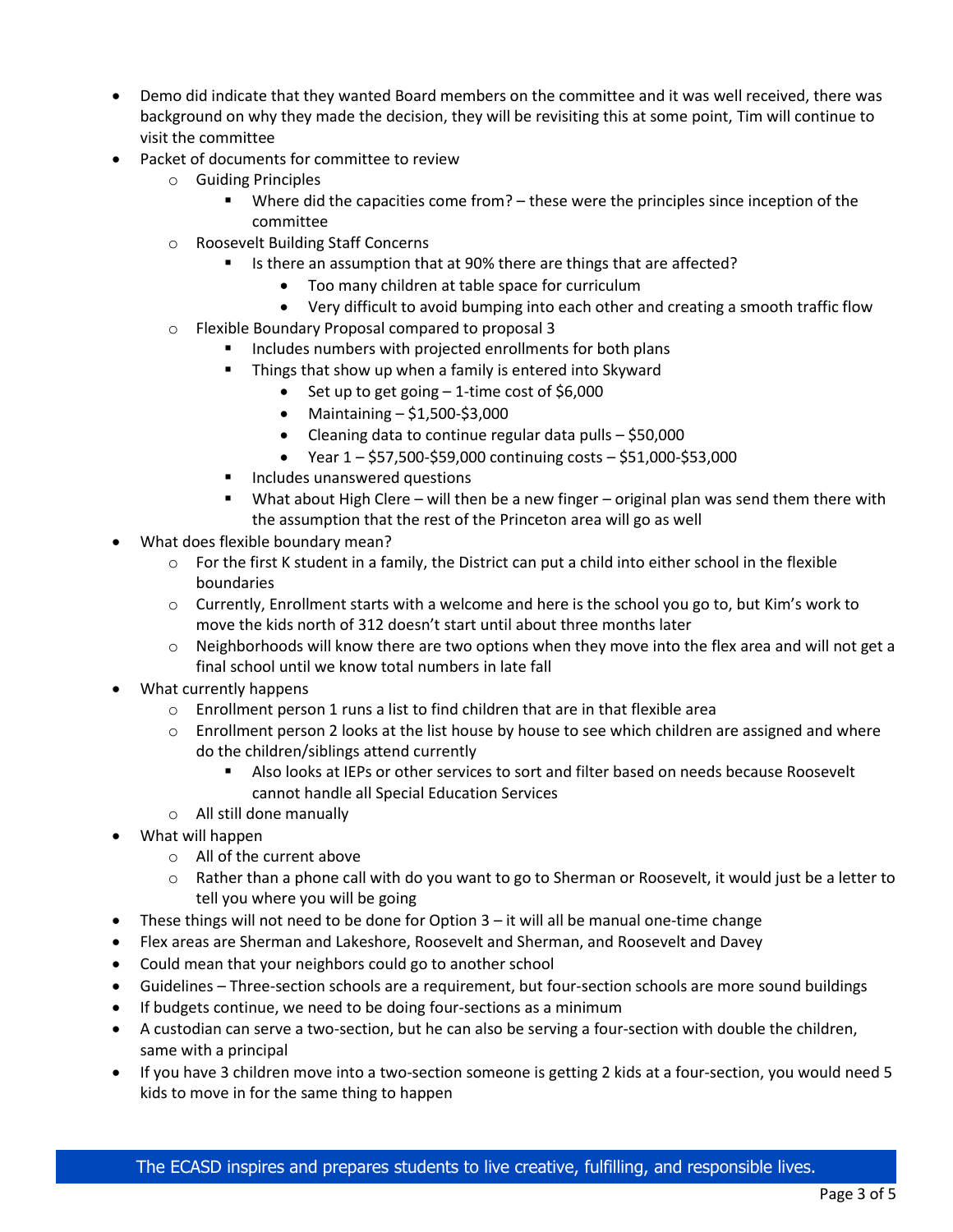- Do we need to change guiding principle number 4 to be directed toward overall capacity in the buildings or the number of children in each classroom?
- These create confusion, bussing issues, less kids, less wiggle room to expand
- There are more houses that are affected because they are all in flex until they have a child go to school
- Is there a difference in the long-term viability?
	- o Flex \$200,000 maybe bussing regularly per year and \$50,000 for a staff, ongoing annual cost
		- Maybe \$100,000 if we don't run a Lakeshore bus
		- Jim Fey at Student Transit is this a short-term thing or a long-term thing, seemed uneasy about it being a long-term thing
- Are you better to bite the bullet to do a onetime change for predictability for families?
	- o Or do you do a few at a time and more neighborhoods in flex?
- What are the ideas for reducing or increasing the bussing guidelines? not the committees' purview
- There is some support for the flex because of the potential homes to be built in the area and could help the building control enrollment
- What about conversations about getting elementary schools on the same bell schedules?
	- $\circ$  Student Transit runs double routes throughout the day and if we change Lakeshore it would affect other elementary routes
- Cost of transportation to get all elementary schools on the same bell schedule was very high
- Things are always changing with this group, Spanish immersion threw a wrench in the plan, we aren't talking about south side growth and 4k places
- What happens to either one of the plans once 4k comes into play?
	- o Option 3 brings northside up to capacity
		- Have said that we want to fix south side at that point
- When going to referendum we can fit it in if Spanish immersion maybe didn't go at the building it went to
- o Eliminated an option to do things in the future at an affordable cost
- Flex plan does give 5 classrooms at Locust Lane, but it gives us a band aid to do something for a little while
- If we say that it is not a problem at Roosevelt, then we need to say it is not a problem in the south side schools
- Did the Board know that doing dual immersion was going to require keeping Roosevelt open and they gave the public the information that the cost of doing dual was very low over not doing it
	- o May have created needing to do an additional school or adding onto a school
	- $\circ$  Committee didn't believe that 6 schools with dual immersion was an option
- Question really is how are we going to define who is attending Roosevelt?
- Interesting that we are keeping it open, but not doing any of the remodeling at Roosevelt
- What about the interim when debt drops, we need to be ready to do something weather adding on south side or 4k, but we may have to add onto northside school
- Goes against number 6 for keeping a plan in place for 5 years
- Option 3 would seem that it is a guarantee that Roosevelt would be open for 5 years, vs flexible that District changes
- Seems better for flex to be able to have the District be able to affect multiple schools
- We should be looking at south and 4k and not closing Roosevelt in the next few years
- Does the flexible address 4k?
- Does flex take out the neighborhood feel? you go to an Eau Claire School....
	- o We put you into the school we need you to go to
- Flex would add in a new staff person can the District afford to have a new person and additional bussing?
	- $\circ$  We are always in the position that if we get something, we need to cut from another area
- Any additional costs are not anticipated we are cutting enough from the schools